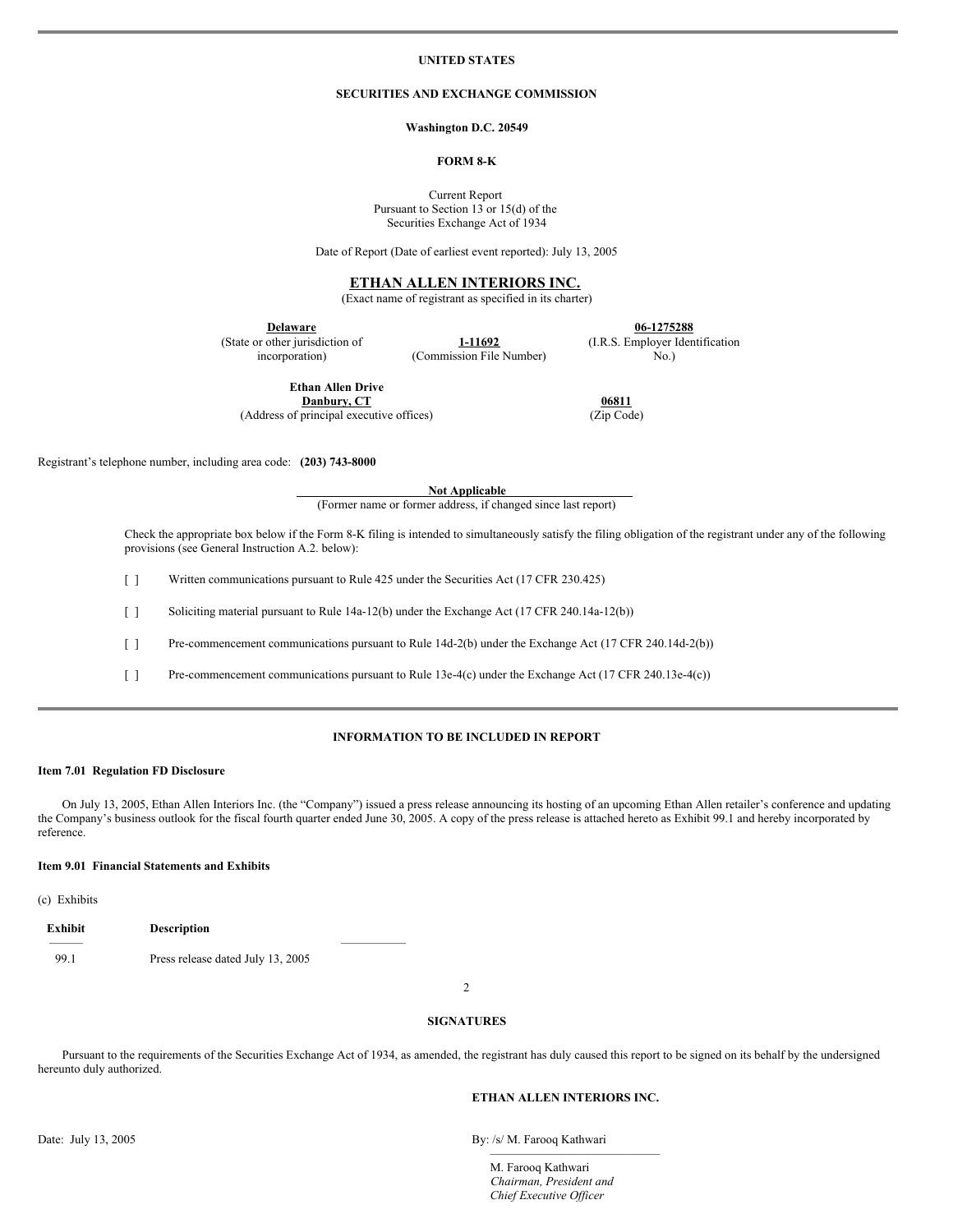# **EXHIBIT INDEX**

| Exhibit | <b>Description</b>                |
|---------|-----------------------------------|
| 99.1    | Press release dated July 13, 2005 |